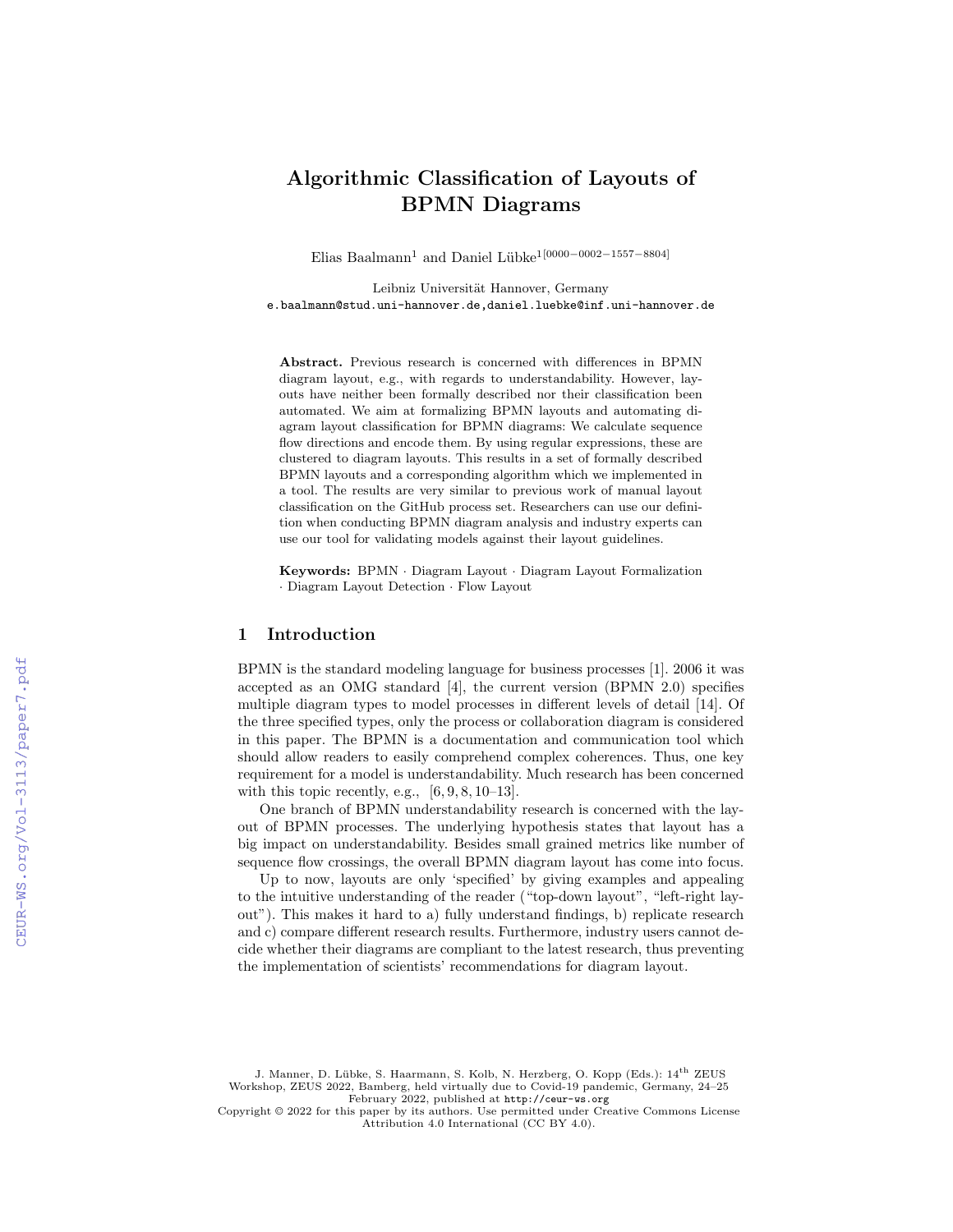In this paper, we want to outline a formal definition of prevalent flow layouts found in GitHub models and create an algorithm and followingly automated tool support for classifying BPMN diagram layouts. The term flow layout is chosen to clarify that the flow aspect of the Layout is considered. Other aspects, such as edge crossings or arrow lengths are not relevant here. Previous work, that investigated similar topics might use different terms such as "flow direction" [10] or "layout direction" [13]. But since 'direction' is to specific to describe the relatively complex layouts that are distinguished here, 'flow layout' seems to be a more adequate choice. By providing an implementation, that can classify diagrams based on formalized flow layouts we enable researchers to investigate statistics on large data sets such as "Does flow layout depend on the reading direction of the diagram author?" and practitioners to determine the most used layouts for example in their company and establish standards.

The paper is structured as follows: In the next section, we will introduce related work in the area of BPMN layouting, followed by a clear outline of our research questions in Sect. 3. In Sect. 4, we present the formalization and classification algorithm. The identified flow directions deducted from a large set of BPMN models found on GitHub are shown in Sect. 5 after which we conclude and provide an outlook.

### 2 Related Work

One of the first questions that arises in our context is how BPMN diagrams are laid out by practitioners. Effinger et al. [7, p. 400] state that "[i]n BPMN diagrams the flow direction is usually top-to-bottom or left-to right." This statement is empirically validated by Lübke & Wutke [13, p. 52], who found that  $79.52\%$ of BPMN diagrams from their GitHub data set are laid out left-to-right. They also identified other layouts, like most prominently, top-down layouts and more complex layouts like multiline and snake layouts.

A more theoretical approach is taken by Figl & Strembeck. [11, p. 60] who state that "[b]asically, there are four main options for the overall direction: leftto-right, top-to-bottom, bottom-to-top, right-to-left.", i.e., they take all four possible main directions as principal layout directions. However, they have also added that "zigzag models" should be subject to future research, thereby recognizing the use of more complex layouts in practice.

All modeling guidelines we found recommend left-to-right layouts, e.g., [2]. Even the BPMN specification itself favors left-to-right modeling [14, p. 42].

al. [5, p. 49] define a guideline (number 43) that process modelers should make their models long and thin by aligning all edges with a general workflow direction as much as possible.

However, more recently, a study by Lübke et al. [12, p. 127] has shown that the understandability of large diagrams profits from more complex layouts like snake or multiline layouts in order to avoid the penalty of scrolling these diagrams on screen. For the case of smaller diagrams, this experiment found a slight advantage for left-to-right layouts in contrast to top-down layouts, af-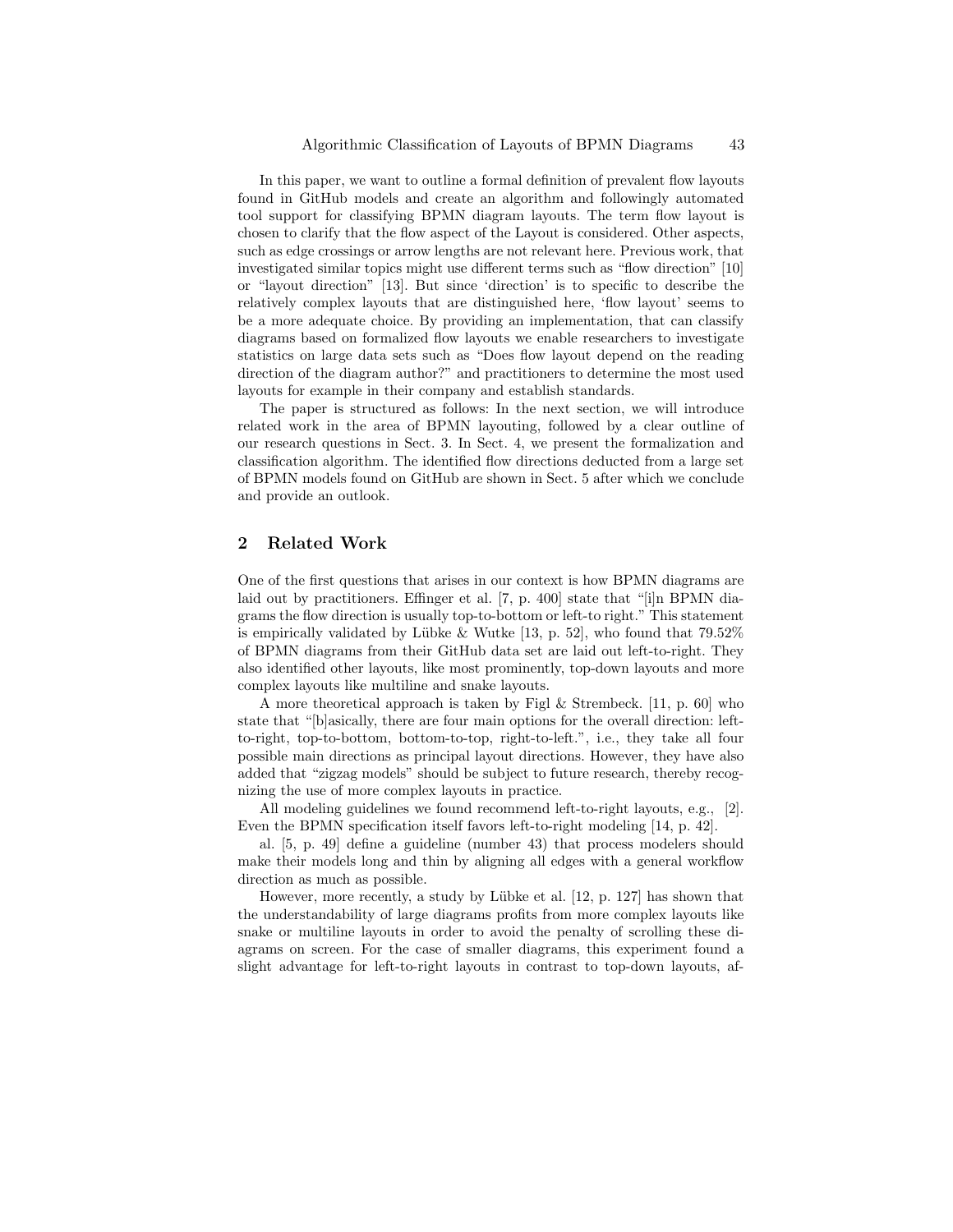# 44 Elias Baalmann and Daniel Lübke

firming Figl & Strembeck's earlier experiment. However, the findings are either minimal (some understandability metrics in the former experiment) or not significant (some metrics in the former experiment and all metrics in the latter experiment).

# 3 Research Questions

In this paper, we want to answer the following research questions.

RQ1: How can diagrams be classified automatically?

The automatic classification of flow layouts has many applications in research to answer questions such as "does the layout choice depend on the size of the diagram" and industry for example to enforce a style guideline.

RQ2: How can flow layouts be formalized objectively?

While formalizing all identified flow layouts is beyond the scope of this paper, we want to describe how such a formalization could be realized.

RQ3: Which are the most commonly used flow layouts, and are they worth formalizing?

By analyzing a large set of diagrams, we identify the most common layouts. Afterwards, we attempt to generalize the layouts to remove any biases that may be introduced by the data set.

# 4 Analyzing the Direction of Sequence Flow



Fig. 1. Flow Layout Classification Algorithm

To classify BPMN diagrams automatically and thus answer the first research question, a modular algorithm is designed. Figure 1 illustrates the structure of the algorithm. First, the BPMN file is parsed and some sanity checks are performed to determine if the diagram can be classified at all. Since some BPMN editors do not serialize the diagrams in a standard way [1, p. 12], BPMN files exist, that are, e.g., missing layout data for the elements. For reference, an overview of the symbols and elements used in the BPMN is shown in the 'BPMN-Poster' by the BPM Offensive Berlin [3]. These diagrams cannot be classified with the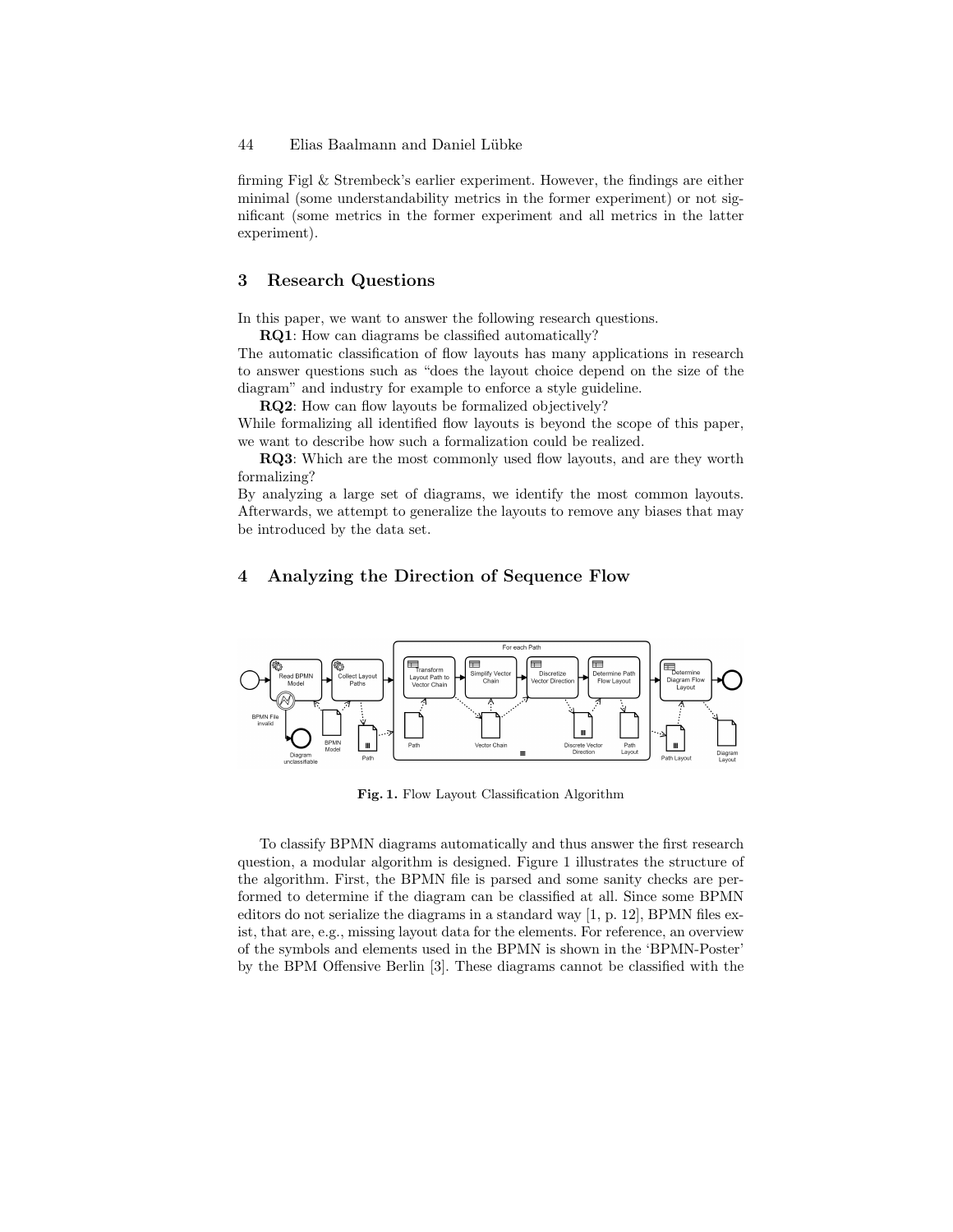current implementation. To determine the flow layout of the diagram, each path along sequence flows from any start element to any end element without loops is analyzed individually.



Fig. 2. BPMN Example with Vector Chain for each Layout Path in Colored Striped Arrows

The first of four tasks performed on the layout path is converting it to a vector chain. This is a list of the vectors between the centers of the flow elements on the layout path from the start to the end element. Some special cases need to be considered here. This is demonstrated by the example diagram shown in Fig. 2. Every path in the diagram is directed as straight as possible left to right. Gateways and boundary events do not allow for precisely straight layouts without overlapping the different paths.

To handle these cases, the  $(x \text{ or } y)$  component of the vector between the centers of the elements (where the source element is a boundary event or a split, or where the target element is a join) that points in the orthogonal direction to the direction of the split, join or boundary event is set to zero. The direction of one element is determined by the following rules depending on the element type. 1. The element is a boundary event: the direction is horizontal if it is connected to its parent at the top or bottom side; otherwise it is vertical. 2. The element is a split: two cases are differentiated. Provided that the split element has an incoming sequence flow, the direction is horizontal, if the absolute value of the x component of the vector for the previous sequence flow is bigger than the absolute value of its y component. Otherwise it is vertical. The second case occurs if the split element is a start element. In this case, the direction is determined by constructing a vector that points into the average direction of the outgoing sequence flows of the split element (and comparing the x and y component as above). 3. The element is a join: here the direction is calculated similar as for a split, just in opposite order. First, the next sequence flow is considered, and, if it does not exist (the join is an end element), the average direction of the incoming sequence flows is used. Join elements pose a problem, as the vector for the next sequence flow is not determined when the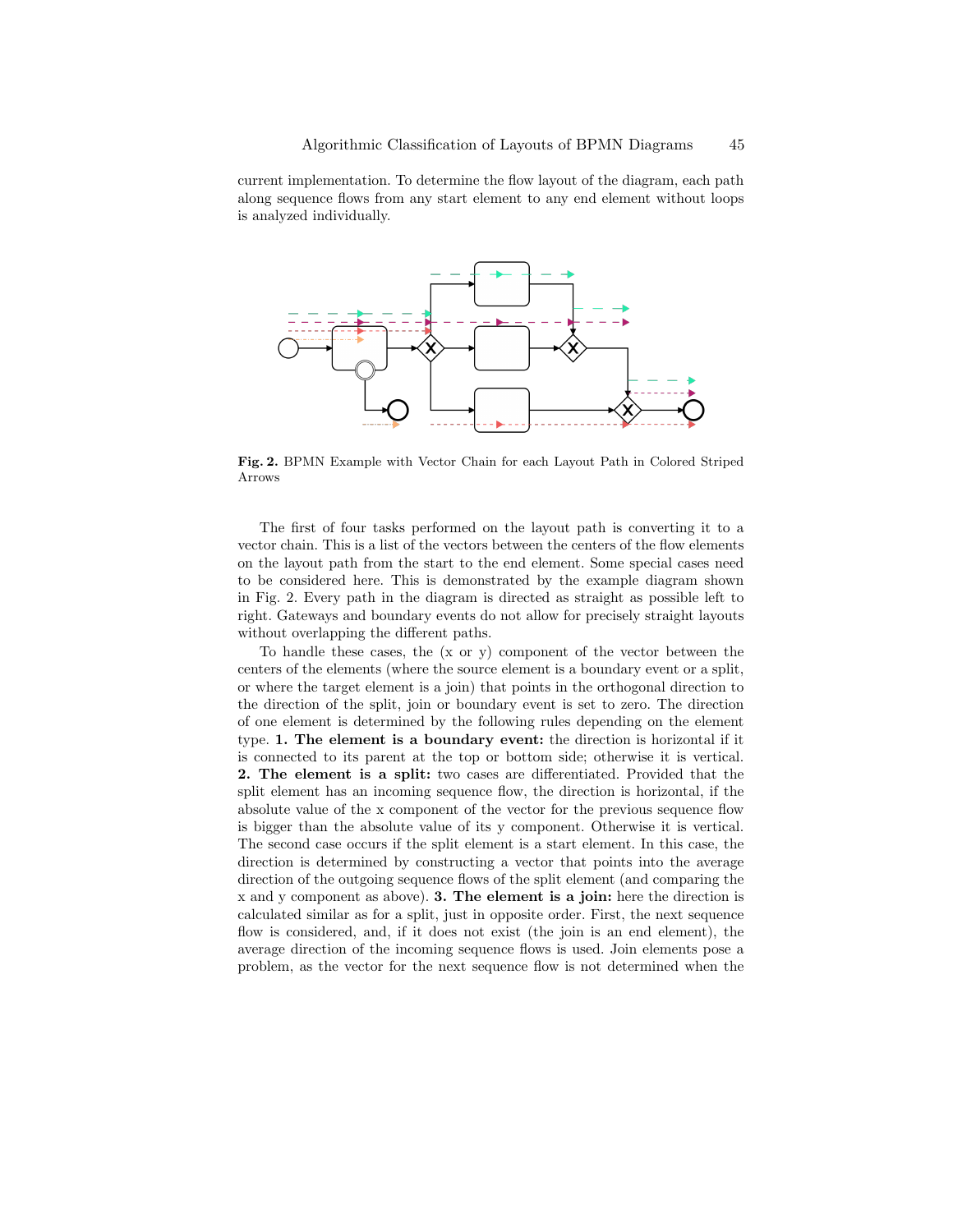#### 46 Elias Baalmann and Daniel Lübke

direction of the join is needed. To circumvent this issue, the direction of the first sequence flow, on the path from the join to the end element that is not entering another join, is used. If no such sequence flow exists, the average direction of the outgoing sequence flows of the join is used. The colored arrows in Fig. 2 showcase the vector chains which result from this step of the algorithm for each of the four layout paths. The vertical position of the vectors illustrates how each sequence flow is converted into a vector. In reality, only the vectors (x and y components) are relevant. Due to the rules explained above, all vertical (y) components of the vectors are set to zero, resulting in four straight vector chains from left to right.

In the next step, the vector chain is simplified by combining subsequent vectors with similar directions. The angle threshold is based on the number of discrete vector directions (NODVD) and calculated by the formula  $\frac{360^{\circ}}{\text{NODVD}}$ . The vectors in the simplified chain which are a combination of at least two vectors get marked. Marked vectors are those that lay on a straight path in the diagram with at least one element between the start and the end of that path. This marking is important as it allows us to differentiate between otherwise indistinguishable flow layouts, e.g., Multiline and Snake (see Sect. 5). After that, each vector in the resulting simplified vector chain is mapped to a discrete direction. Currently, the NODVD used in the reference implementation is 16. This value was chosen because it felt natural, as a smaller NODVD like 8 would restrict the classification to much and a higher value like 32 would prevent many combinations of vectors and thus require diagrams to adhere very closely to a specific flow layout to be classified as that layout. The calculation of the angle threshold in the previous step guarantees that no two consecutive vectors have the same discrete direction.

To determine the flow layout for the path, the list of discrete vector directions is classified using regular expressions (see Sect. 5). In the end, the flow layout for the whole diagram is defined as the flow layout that occurs for most of the paths.

# 5 Classifying the Diagram Flow Layout

Rather than trying to describe every possible flow layout, our goal is to find commonly used layouts, formulate their distinguishing features, and build a classification algorithm that can detect these layouts and is extendable to possibly handle other layouts that are deemed worthy of classification in the future. Lübke and Wutke identified six flow layouts while manually classifying 5299 diagrams: Left-Right, Top-Down, Snake Horizontal, Snake Vertical, Multiline Horizontal and Multiline Vertical [13]. For this paper, a larger data set from GitHub (53984 diagrams) was used to identify possibly relevant flow layouts. The data set is a super set of the one used by the before mentioned authors. Because of the vast quantity, manual classification of all diagrams is unfeasible. Thus, the process shown in Fig. 3 was used. First, the algorithm described in Sect. 4 was applied to all diagrams. The discrete vector directions determined by the algorithm were used to find common flow layouts. Though we established 16 distinct vector directions, only four distinct directions named north (N), east (E), south (S) and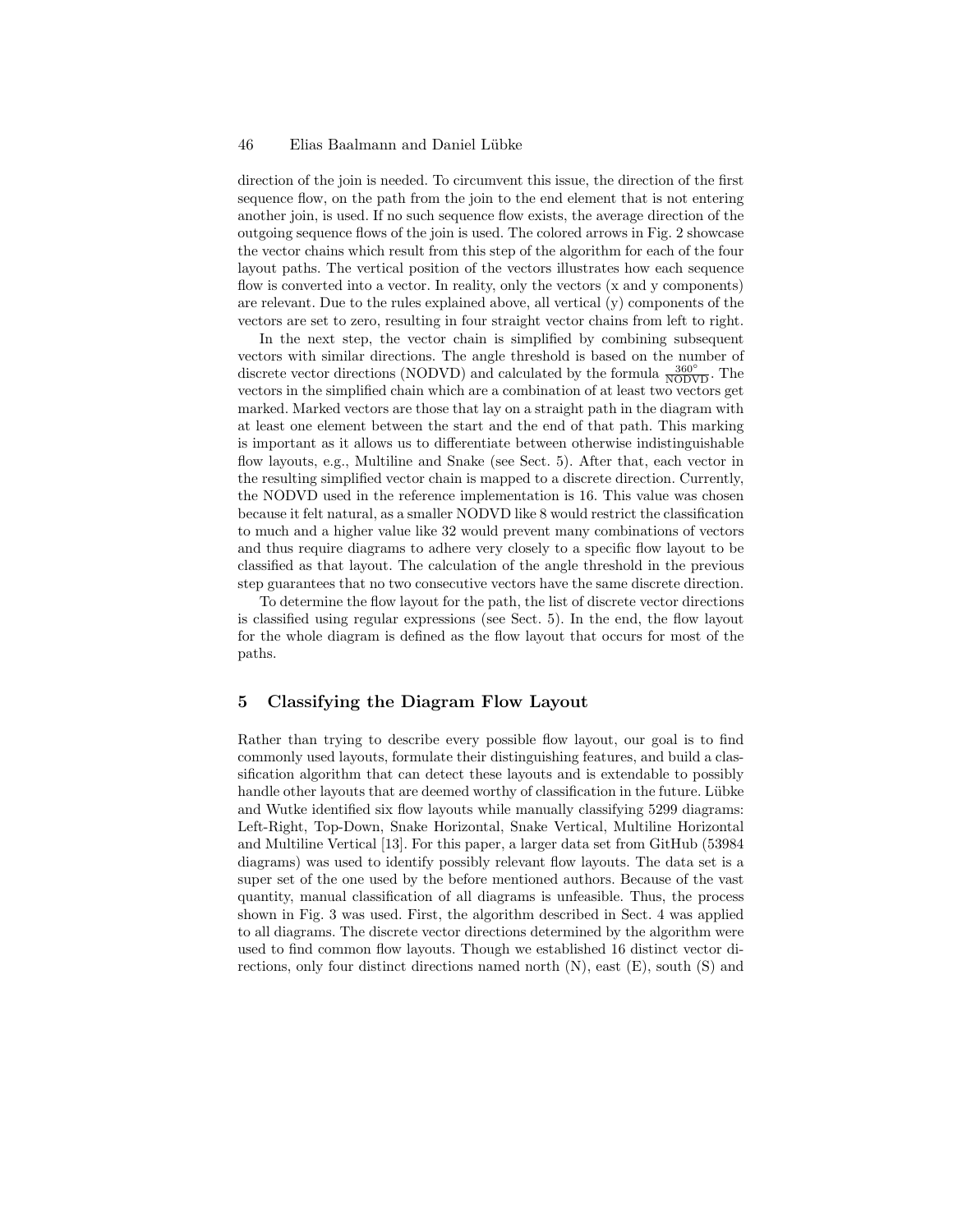

Fig. 3. Methodology

west (W) are used in the following examples to foster comprehensibility while keeping the regular expressions manageable. The marking of the vectors (see Sect. 4) is depicted by upper-case letters for marked vectors and lower-case for non-marked vectors. Grouping the diagrams by the discrete vector directions for each layout path showed that some sequences of discrete directions occurred in multiple diagrams. For instance, 55% of all diagrams had only layout paths with the direction E and 64 diagrams had only layout paths with the sequence EsW. Manual inspection of the grouped diagrams showed that multiple direction sequences exist for the same flow layout. E.g., the sequences EsW and EsWsE would both be considered Snake Horizontal. Thus, regular expressions were constructed to classify all variations of a particular flow layout. A simplification of the regular expression for Snake Horizontal would be  $\text{EsW}(sEsw)*(sE)?(s)?$ . This allows for an arbitrary number of lines. This way of formalizing flow layouts with regular expressions is our way to approach RQ2.



Fig. 4. The Seven Categories of Flow Layouts

The seven categories of flow layouts that have been identified to answer RQ3, are: Straight, L, Multiline, Stairs, Snake, U and Z (Fig. 4). Multiple variants of flow layouts exist for each of these categories. Left-Right, Top-Down, Right-Left and Down-Top are the four variants of the straight category. Other categories can have more distinct flow layouts. One example is the multiline category. Eight variants can be differentiated as shown in Fig. 5. Even though not all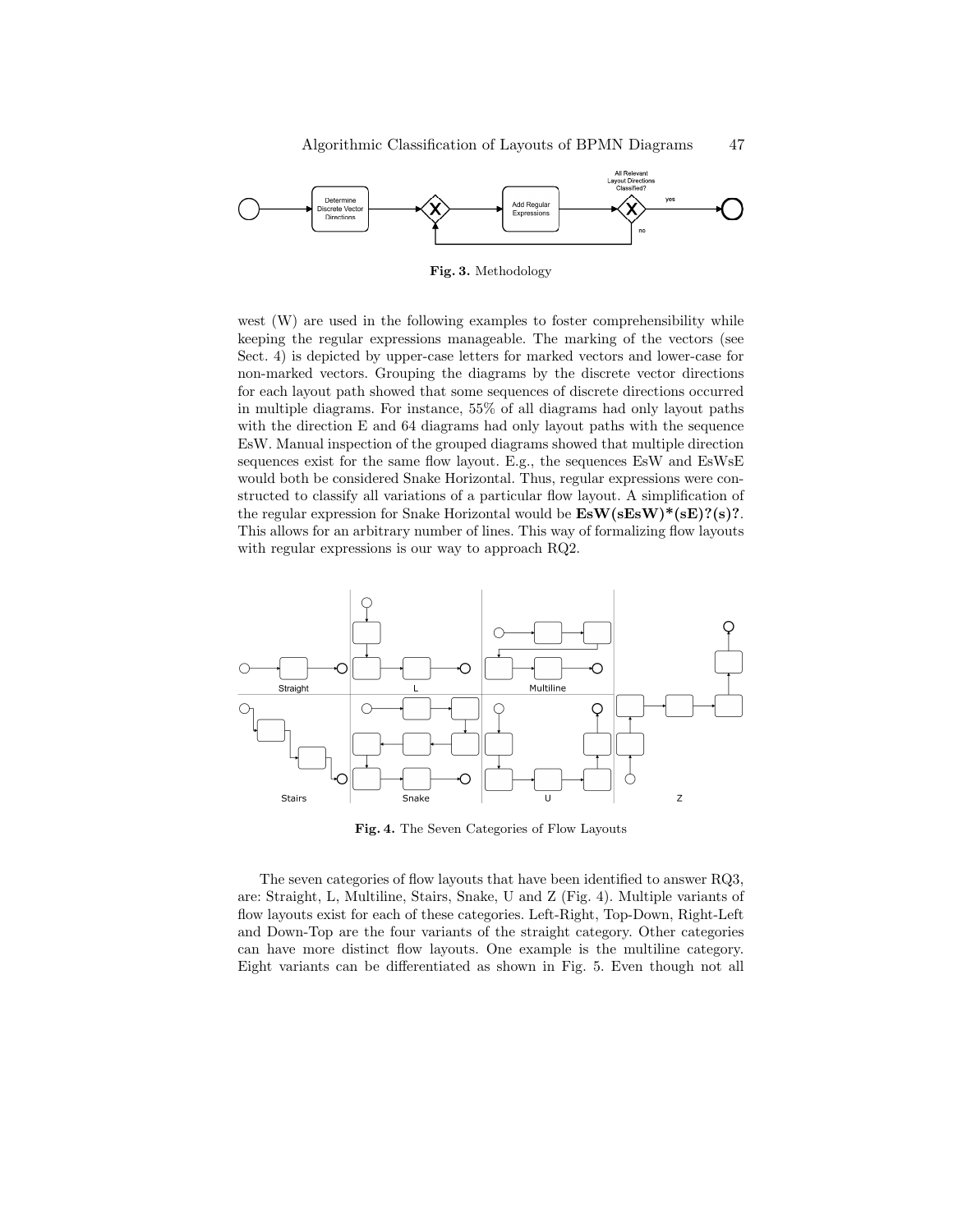



Fig. 6. Distribution of Flow Layouts in GitHub Data Set. Layout Categories (left) and Variants of Straight Flow Layout (right).

these variants occur in the data set, they are all possible multiline layouts and should thus be identifiable. This extension allows us to generalize the usability of the classification by removing biases introduced by the data set as best as possible.

Figure 6 illustrates the distribution of the automatic classification for the large data set. The left diagram shows the seven flow layouts, the right diagram the four variants of the Straight flow layout. Diagrams that could be analyzed (no file reading error, no missing layout information,...) but not classified are shown as Other. The Mixed category in the right chart contains diagrams where two thirds of the layout paths where classified as Straight but no single variant of the Straight category occurred for this many paths. Not analyzable Diagrams are not shown, 5315 of the 53984 .bpmn files where not analyzable as they contained some syntactic error or missed layout information etc. The charts demonstrate how strongly the Straight flow layout is favored especially in the Left-Right and Top-Down variants (note the logarithmic scale).

# 6 Conclusion & Outlook

By analyzing a large data set of BPMN diagrams, we demonstrated that there are many flow layouts which are used for multiple diagrams. Subsequently, we identified seven categories of commonly used layouts. Formalizing flow layout with the use of regular expressions on discretized vector chains for each layout path is sensible. The formalization allowed us to create an algorithm and a tool implementation that showed promising results and can, e.g., be used by researchers to answer questions such as how diagram layouting differs between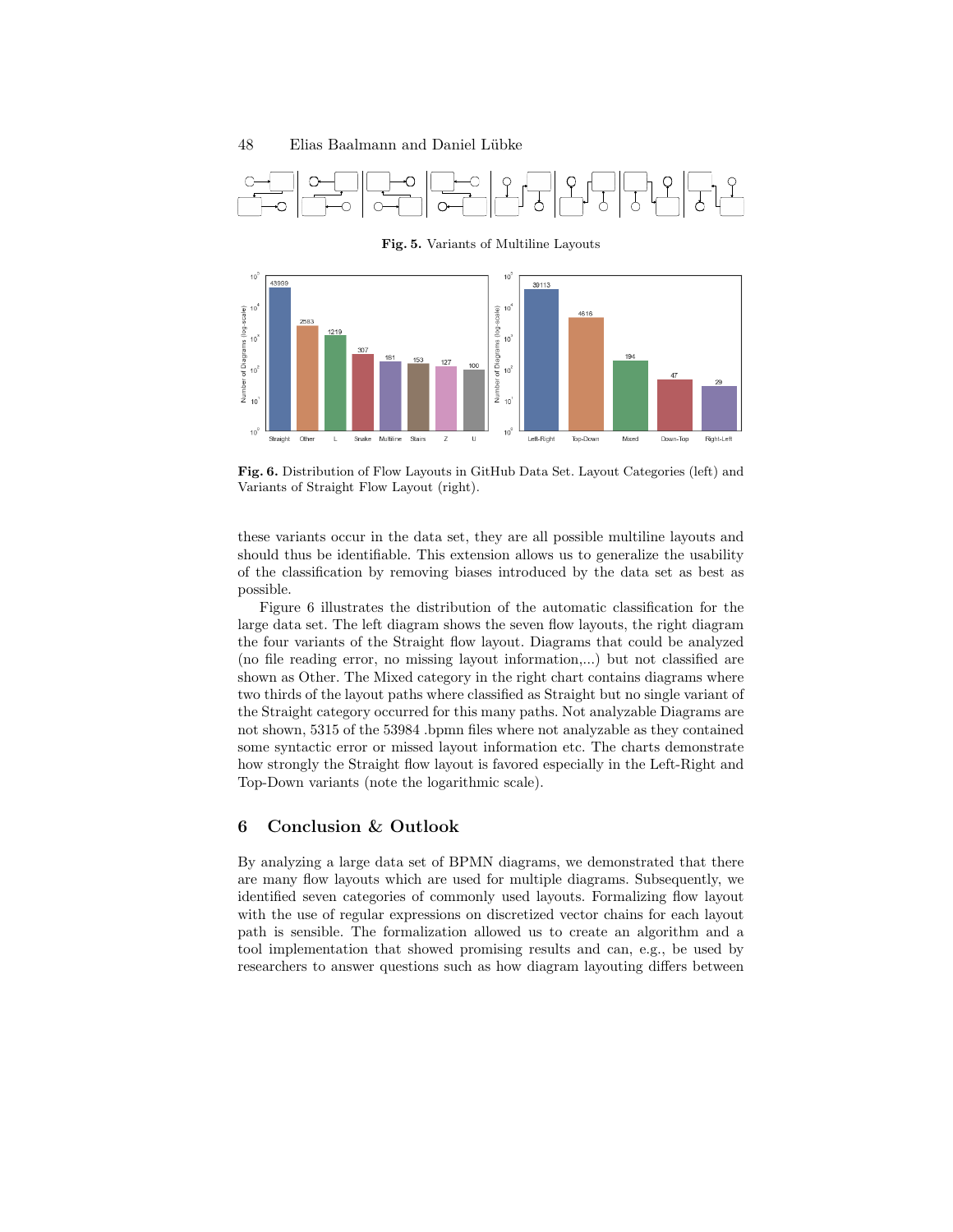less experienced users and experts of BPMN. The tool can also be used by teams in the industry to validate models against their layout guidelines. This paper provides a concise overview of our work but fails to describe every detail of the complex subject that is layout detection. Examples of aspects that were considered but not explicitly reported in this paper are: the impact of swimlanes or subprocesses on flow layouts and how an accuracy score can be determined to indicate how exact a diagram is adhering to a particular flow layout. Furthermore some parts of the parameterization of the algorithm where chosen by feel and might appear arbitrary. For example determining the optimal NODVD based on more scientific metrics than 'does it feel natural' could be an interesting topic for future work to investigate.

#### References

- 1. Allweyer, T.: BPMN 2.0: Introduction to the standard for business process modeling. BOD - Books on Demand, Norderstedt, 2nd, updated and extended edition edn. (2016)
- 2. Birchler, A., Bosshart, E., Märki, M., Opitz, P., Pauli, J., Rigert, B., Sandoz, Y., Schaffroth, M., Spöcker, N., Tanner, C., Walser, K., Widmer, T.: eCH-0158 BPMN-Modellierungskonventionen für die öffentliche Verwaltung. WWW: https://www.ech.ch/dokument/fb5725cb-813f-47dc-8283-c04f9311a5b8 (September 2014)
- 3. BPM Offensive Berlin: BPMNPoster www.bpmb.de (2011), http://www.bpmb.de/index.php/BPMNPoster
- 4. Chinosi, M., Trombetta, A.: Bpmn: An introduction to the standard. Computer Standards & Interfaces 34(1), 124–134 (2012). https://doi.org/10.1016/j.csi.2011.06.002
- 5. Corradini, F., Ferrrari, A., Fornari, F., Gnesi, S., Polini, A., Re, B., Spagnolo, G.O.: Quality assessment strategy: applying business process understandability guidelines for learning, http://pumax.isti.cnr.it/dfdownloadnew.php?ident=cnr.isti/cnr.isti/2015-TR-03&langver=i&scelta=Metadata
- 6. Corradini, F., Ferrari, A., Fornari, F., Gnesi, S., Polini, A., Re, B., Spagnolo, G.O.: A guidelines framework for understandable BPMN models. Data & Knowledge Engineering 113, 129–154 (2018). https://doi.org/10.1016/j.datak.2017.11.003
- 7. Effinger, P., Siebenhaller, M., Kaufmann, M.: An interactive layout tool for BPMN. In: 2009 IEEE Conference on Commerce and Enterprise Computing. pp. 399–406 (2009). https://doi.org/10.1109/CEC.2009.36
- 8. Effinger, P.: Layout patterns with BPMN semantics. In: Dijkman, R., Hofstetter, J., Koehler, J. (eds.) Business Process Model and Notation. pp. 130–135. Springer Berlin Heidelberg, Berlin, Heidelberg (2011)
- 9. Effinger, P., Jogsch, N., Seiz, S.: On a study of layout aesthetics for business process models using BPMN. In: Mendling, J., Weidlich, M., Weske, M. (eds.) Business Process Modeling Notation. pp. 31–45. Springer Berlin Heidelberg, Berlin, Heidelberg (2010)
- 10. Figl, K., Strembeck, M.: On the importance of flow direction in business process models. In: 2014 9th International Conference on Software Engineering and Applications (ICSOFT-EA). pp. 132–136. IEEE Computer Society, Los Alamitos, CA, USA (2014). https://doi.org/10.13140/2.1.3445.8247